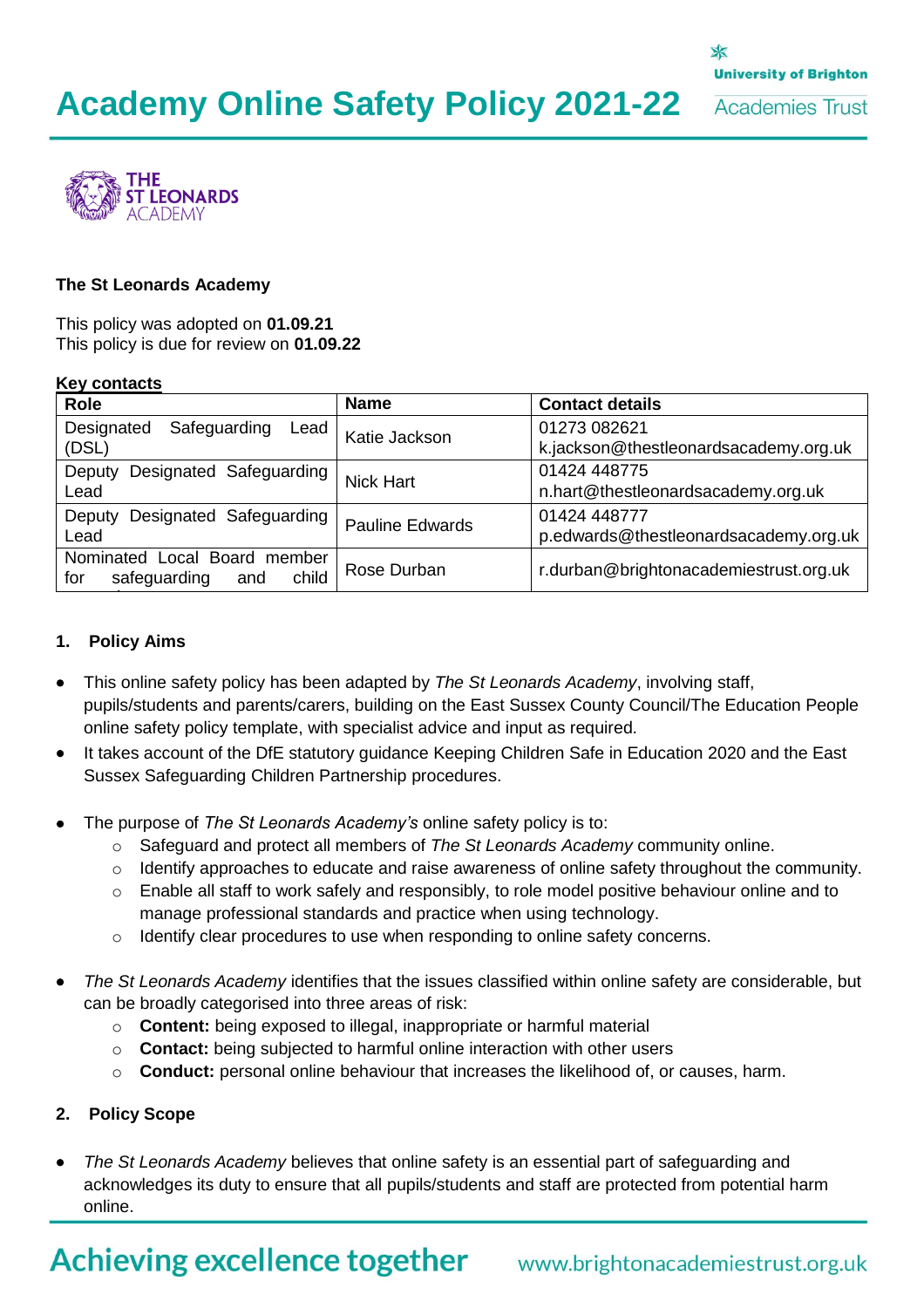- *The St Leonards Academy* identifies that the internet and associated devices, such as computers, tablets, mobile phones and games consoles, are an important part of everyday life.
- *The St Leonards Academy* believes that pupils/students should be empowered to build resilience and to develop strategies to manage and respond to risk online.
- This policy applies to all staff including the Board of Trustees, Local Board members, teachers, support staff, external contractors, visitors, volunteers and other individuals who work for, or provide services on behalf of the academy (collectively referred to as "staff" in this policy) as well as students, parents and carers.
- This policy applies to all access to the internet and use of technology, including personal devices, or where pupils/students, staff or other individuals have been provided with Trust/academy issued devices for use off-site, such as a work laptops, tablets or mobile phones.

# **2.1 Links with other policies and practices**

- $\circ$  This policy links with several other policies, practices and action plans including:
- o Academy Anti-bullying policy
- o Acceptable Use Policies (AUP)
- o Staff Code of conduct
- o Behaviour for Learning policy
- o Academy Child protection and safeguarding policy
- o Curriculum plans/policies, such as: IT and Computing, Personal Social and Health Education (PSHE), Citizenship and Relationships and Sex Education (RSE)
- o Data Protection
- o Photography and image sharing policy
- o Social media policies

# **3. Monitoring and Review**

- Technology in this area evolves and changes rapidly; this policy will be reviewed at least annually
	- o The policy will also be revised following any national or local policy requirements, any child protection concerns or any changes to the technical infrastructure
- We will regularly monitor internet use and evaluate online safety mechanisms to ensure that this policy is consistently applied.
- To ensure they have oversight of online safety, the Principal will be informed of online safety concerns, as appropriate.
- The named Local Board member for safeguarding will report on, at least, an annual basis to the Local Board on online safety practice and incidents, including outcomes.
- Any issues identified via monitoring will be incorporated into our action planning.

# **4. Roles and Responsibilities**

- The Designated Safeguarding Lead (DSL) (*Katie Jackson*) has lead responsibility for online safety.
	- $\circ$  Whilst activities of the designated safeguarding lead may be delegated to appropriately trained deputies, the ultimate lead responsibility for safeguarding and child protection remains with the DSL.
- *The St Leonards Academy* recognises that all members of the community have important roles and responsibilities to play with regards to online safety.

# **4.1 The Board of Trustees will:**

 Ensure that online safety is viewed as a safeguarding issue and that practice is in line with national and local recommendations and requirements.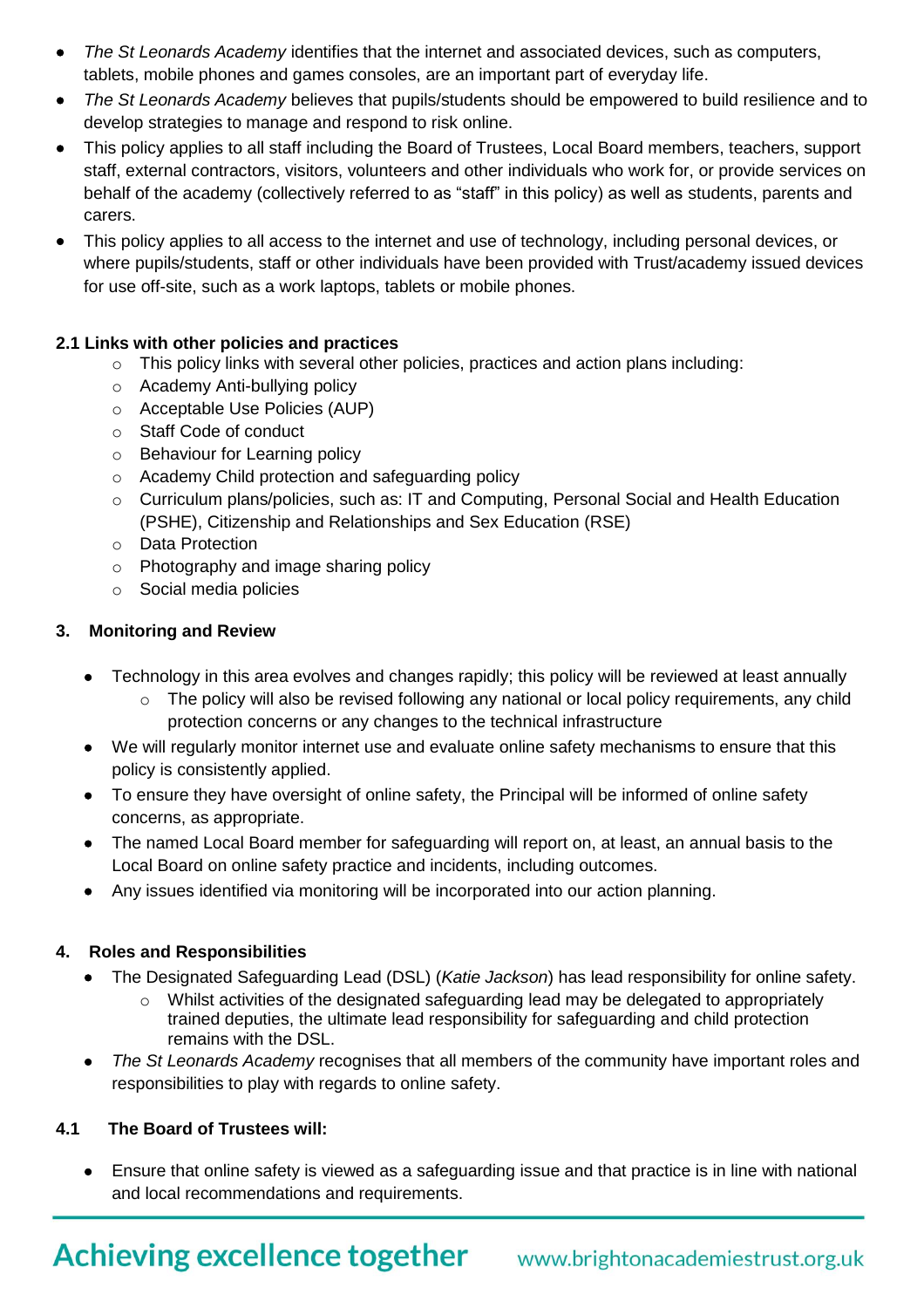- Ensure there are appropriate and up-to-date policies regarding online safety; including a staff code of conduct and acceptable use policies, which covers acceptable use of technology.
- Ensure that suitable and appropriate filtering and monitoring systems are in place which enable technical staff to monitor the safety and security of our systems and networks; as schools increasingly work online, it is essential that children are safeguarded from potentially harmful and inappropriate online material (including when they are online at home).

# **4.2 The Principal will:**

- Ensure that online safety is embedded within a progressive curriculum, which enables all pupils/students to develop an age-appropriate understanding of online safety.
- Support the DSL and any deputies by ensuring they have appropriate time and resources to fulfil their online safety responsibilities.
- Ensure there are robust reporting channels for the community to access regarding online safety concerns, including internal, local and national support.
- Ensure that appropriate risk assessments are undertaken regarding the safe use of technology.
- Audit and evaluate online safety practice to identify strengths and areas for improvement.

# **4.3 The Designated Safeguarding Lead (DSL) will:**

- Act as a named point of contact on all online safeguarding issues and liaise with other members of staff or other agencies, as appropriate.
- Work alongside deputy DSLs to ensure online safety is recognised as part of the academy's safeguarding responsibilities and that a coordinated approach is implemented.
- Ensure all members of staff receive regular, up-to-date and appropriate online safety training.
- Access regular and appropriate training and support to ensure they understand the unique risks associated with online safety and have the relevant knowledge and up to date required to keep pupils/students safe online
- Access regular and appropriate training and support to ensure they recognise the additional risks that pupils/students with SEN and disabilities (SEND) face online.
- Keep up to date with current research, legislation and trends regarding online safety and communicate this with the community, as appropriate.
- Work with staff to coordinate participation in local and national events to promote positive online behaviour, such as Safer Internet Day.
- Ensure that online safety is promoted to parents, carers and the wider community, through a variety of channels and approaches.
- Maintain records of online safety concerns, as well as actions taken, as part of the academy's safeguarding recording mechanisms.
- Monitor online safety incidents to identify gaps and trends, and use this data to update the education response, policies and procedures.
- Report online safety concerns as appropriate.
- Work with the leadership team to review and update online safety policies on a regular basis (at least annually) with stakeholder input.
- Meet regularly (three times per year) with the Local Board Link member for safeguarding and provide information to the Principal to ensure that online safety concerns are reported to the Local Board via the Principal's report.

# **4.4 It is the responsibility of all members of staff to:**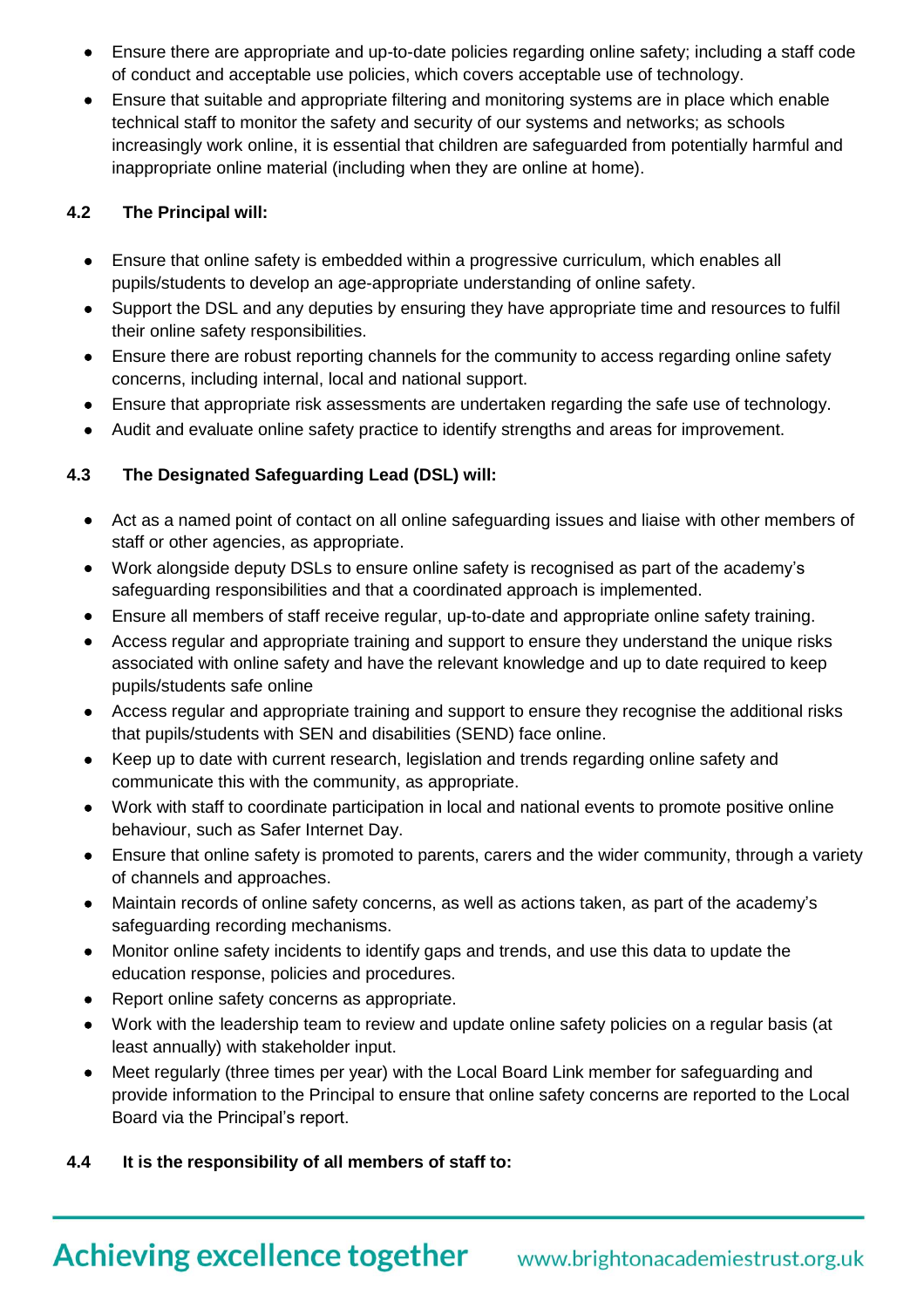- Contribute to the development of online safety policies.
- Read and adhere to the online safety policy and acceptable use policies.
- Take responsibility for the security of academy systems and the data they use or have access to.
- Model good practice when using technology and maintain a professional level of conduct in their personal use of technology, both on and off site.
- Embed online safety education in curriculum delivery, wherever possible.
- Have an awareness of a range of online safety issues and how they may be experienced by the children in their care.
- Identify online safety concerns and take appropriate action by following the academy's safeguarding policies and procedures.
- Know when and how to escalate online safety issues, including signposting to appropriate support, internally and externally.
- Take personal responsibility for professional development in this area.
- **4.5 It is the responsibility of pupils/students (at a level that is appropriate to their individual age and ability) to:** 
	- Engage in age appropriate online safety education opportunities.
	- Contribute to the development of online safety policies.
	- Read and adhere to the acceptable use policies.
	- Respect the feelings and rights of others both on and offline.
	- Take responsibility for keeping themselves and others safe online.
	- Seek help from a trusted adult, if there is a concern online, and support others that may be experiencing online safety issues.

# **4.6 It is the responsibility of parents and carers to:**

- Read the acceptable use policies and encourage their children to adhere to them.
- Support our online safety approaches by discussing online safety issues with their children and reinforcing appropriate and safe online behaviours at home.
- Role model safe and appropriate use of technology and social media.
- Abide by the home-school agreement and acceptable use policies.
- Identify changes in behaviour that could indicate that their child is at risk of harm online.
- Seek help and support from the academy, or other appropriate agencies, if they or their child encounter risk or concerns online.
- Contribute to the development of the online safety policies.
- Use our systems, such as learning platforms, and other network resources, safely and appropriately.
- Take responsibility for their own awareness in relation to the risks and opportunities posed by new and emerging technologies, including the guidelines for use of Office 365 and Microsoft Teams.

# **4.7 The Trust ICT team will:**

- Provide technical support and perspective to the DSL and leadership team, especially in the development and implementation of appropriate online safety policies and procedures.
- Implement appropriate security measures to ensure that the academy's IT infrastructure/system is secure and not open to misuse or malicious attack, whilst allowing learning opportunities to be maximised.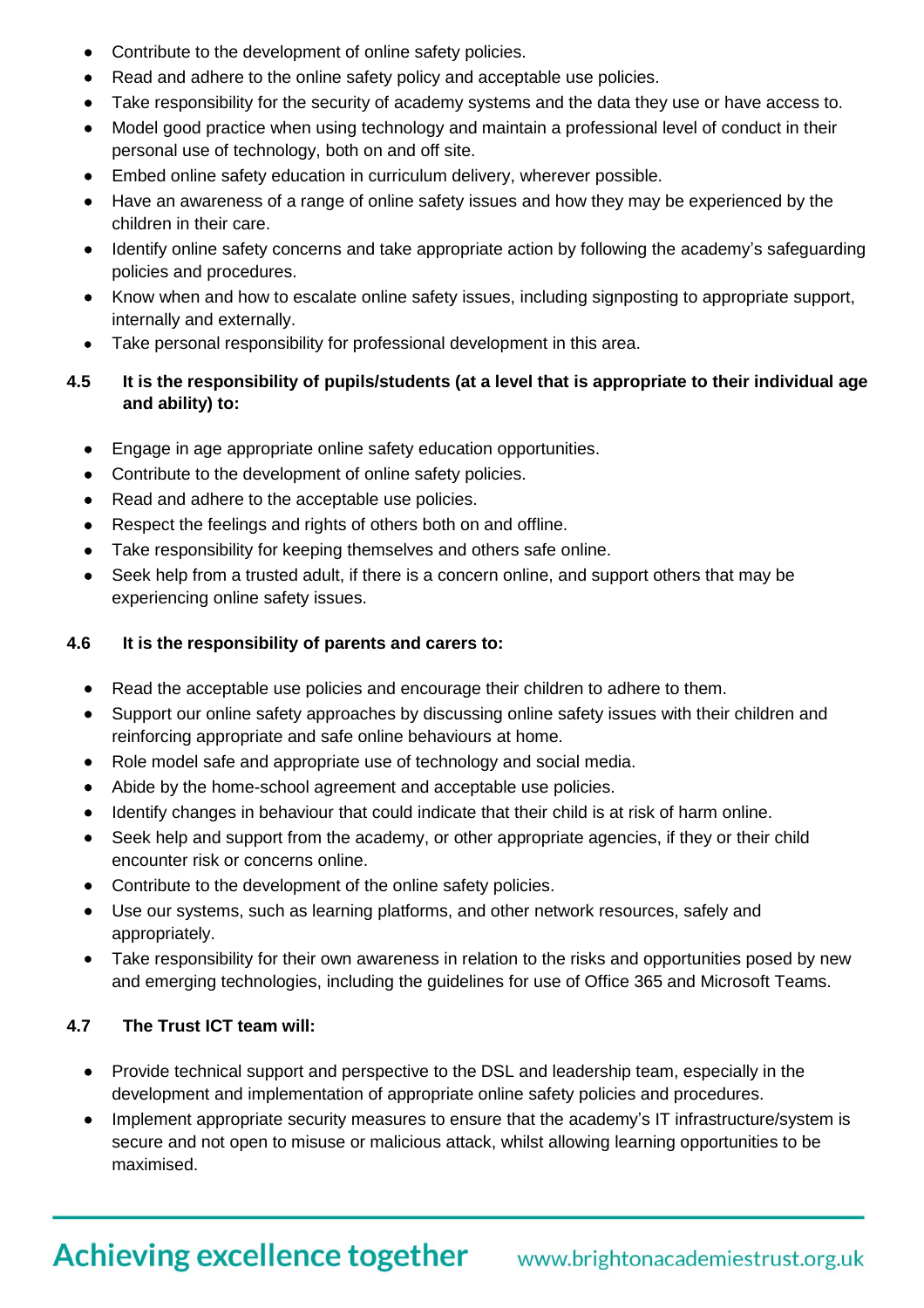- Ensure that our filtering policy is applied and updated on a regular basis; responsibility for its implementation is shared with the leadership team.
- Ensure that any safeguarding concerns, identified through monitoring or filtering breaches are reported to the DSL (or deputy DSLs), in accordance with the safeguarding procedures.

# **5. Education and Engagement Approaches**

# **5.1 Education and engagement with pupils/students**

- The academy will establish and embed a progressive online safety curriculum to raise awareness and promote safe and responsible online behaviour at school and at home amongst pupils/students by:
	- $\circ$  Ensuring education regarding safe and responsible use precedes internet access.
	- o Including online safety in the KS3 IT and Computing Curriculum, Personal, Social, Health and Economic (PSHE) and Relationships and Sex Education (RSE) programmes of study.
	- o Reinforcing online safety messages whenever technology or the internet is in use.
	- $\circ$  Educating pupils/students in the effective use of the internet to research; including the skills of knowledge location, retrieval and evaluation.
	- o Teaching pupils/students to be critically aware of the materials they read and shown how to validate information before accepting its accuracy.
- The academy will support pupils/students to read and understand the acceptable use policies in a way which suits their age and ability by:
	- o Displaying 'Online Safety' posters in all rooms with internet access.
	- o Informing pupils/students that network and internet use will be monitored for safety and security purposes and in accordance with legislation.
	- o Rewarding responsible and positive use of technology.
	- o Implementing appropriate peer education approaches.
	- $\circ$  Providing online safety education and training as part of the transition programme across the key stages and when moving between establishments.
	- o Seeking pupil/student voice when writing and developing online safety policies and practices, including curriculum development and implementation.
	- o Using support, such as external visitors, where appropriate, to complement and support our internal online safety education approaches.

# **5.2 Vulnerable Pupils/students**

- *The St Leonards Academy* recognises that some pupils/students are more vulnerable online due to a range of factors. This may include, but is not limited to children in care, children with Special Educational Needs and Disabilities (SEND) or mental health needs, children with English as an additional language (EAL) and children experiencing trauma or loss.
- *The St Leonards Academy* will ensure that differentiated and ability appropriate online safety education, access and support is provided to vulnerable pupils/students. This is incorporated into their curriculum in Personal Development and IT Lessons. These lessons are delivered by teachers from the Special Educational Needs department to ensure that they are adapted to meet the needs of the children identified as SEN.
- When implementing an appropriate online safety policy and curriculum, *The St Leonards Academy* will seek input from specialist staff as appropriate, including Amber Smith (SENCO) and Kate Heitzman (Looked After Children Designated Teacher).

# **5.3 Training and engagement with staff**

We will: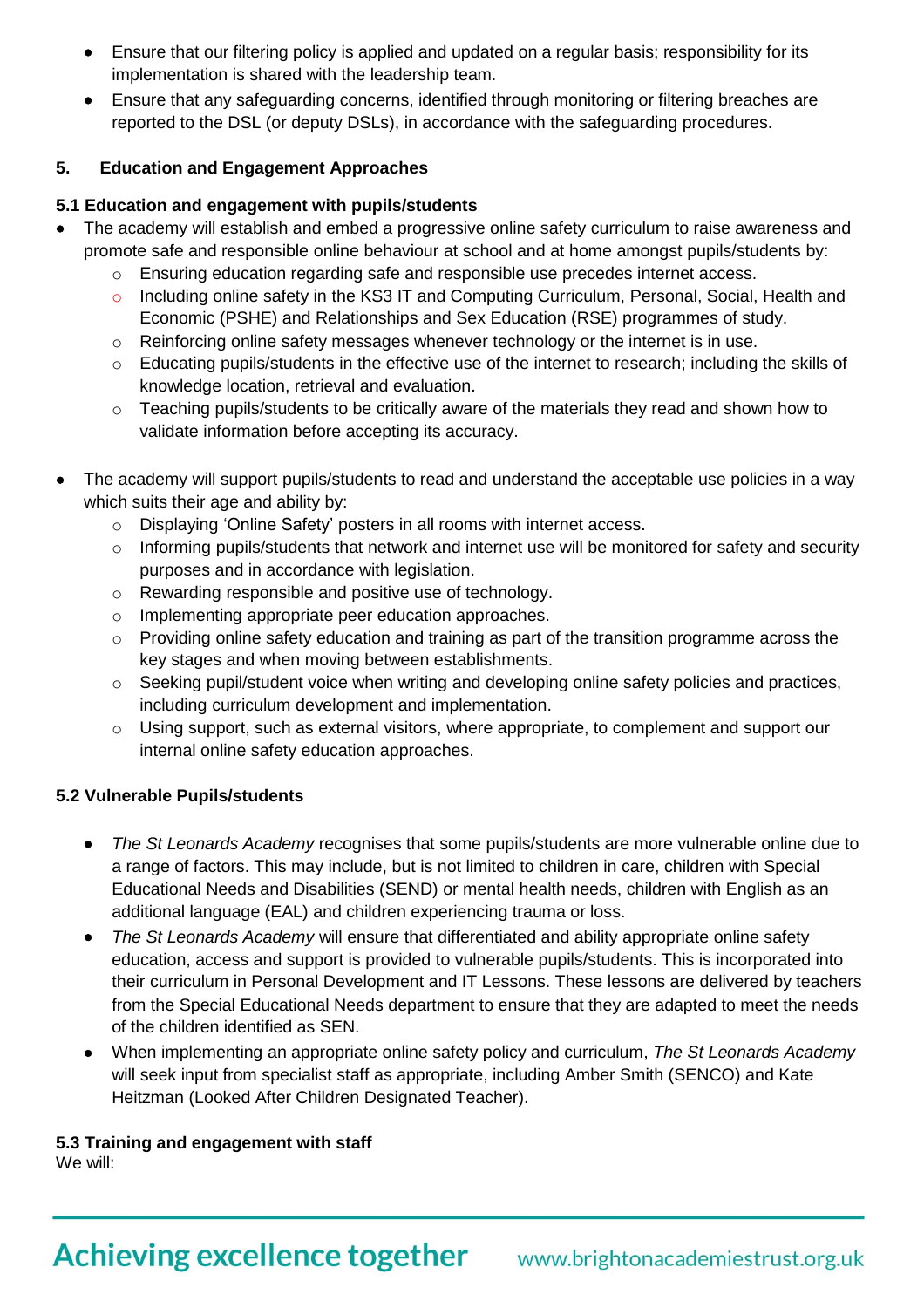- Provide and discuss the online safety policy and procedures with all members of staff as part of induction.
- Provide up-to-date and appropriate online safety training for all staff on a regular basis, with at least annual updates. This will include (but is not limited to):
	- o Setting the privacy levels of their personal sites.
	- o Being aware of location sharing services.
	- o Opting out of public listings on social networking sites.
	- o Logging out of accounts after use.
	- o Keeping passwords safe and confidential.
	- o Ensuring staff do not represent their personal views as that of the academy/Trust.
	- o As part of annual child protection and safeguarding training, staff are kept up to date on effective online safety procedures and practices.
	- o This will cover the potential risks posed to pupils/students (Content, Contact and Conduct) as well as our professional practice expectations.
- Recognise the expertise staff build by undertaking safeguarding training and managing safeguarding concerns and provide opportunities for staff to contribute to and shape online safety policies and procedures.
- Make staff aware that our IT systems are monitored, and that activity can be traced to individual users; staff will be reminded to behave professionally and in accordance with our policies when accessing our systems and devices.
- Make staff aware that their online conduct outside of the academy, including personal use of social media, could have an impact on their professional role and reputation.
- Highlight useful educational resources and tools which staff should use, according to the age and ability of the pupils/students.
- Ensure all members of staff are aware of the procedures to follow regarding online safety concerns affecting pupils/students, colleagues or other members of the community.

# **5.4 Awareness and engagement with parents and carers**

- *The St Leonards Academy* recognises that parents and carers have an essential role to play in enabling children and young people to become safe and responsible users of the internet and associated technologies.
- We will build a partnership approach to online safety with parents and carers by:
	- $\circ$  Providing information and quidance on online safety in a variety of formats.
		- This will include offering specific online safety awareness training and highlighting online safety at other events such as parent evenings, transition events, fetes and sports days.
	- o Drawing their attention to the online safety policy and expectations in newsletters, letters, our prospectus and on our website.
	- $\circ$  Requesting that they read online safety information as part of joining our community, for example, within our home school agreement.
	- o Requiring them to read our acceptable use policies and discuss the implications with their children.
	- $\circ$  Providing them with information and quidance about the use of online platforms, including Office 365, Microsoft Teams and Class Charts.

# **6. Reducing Online Risks**

- *The St Leonards Academy* recognises that the internet is a constantly changing environment with new apps, devices, websites and material emerging at a rapid pace.
- We will:
	- $\circ$  Regularly review the methods used to identify, assess and minimise online risks.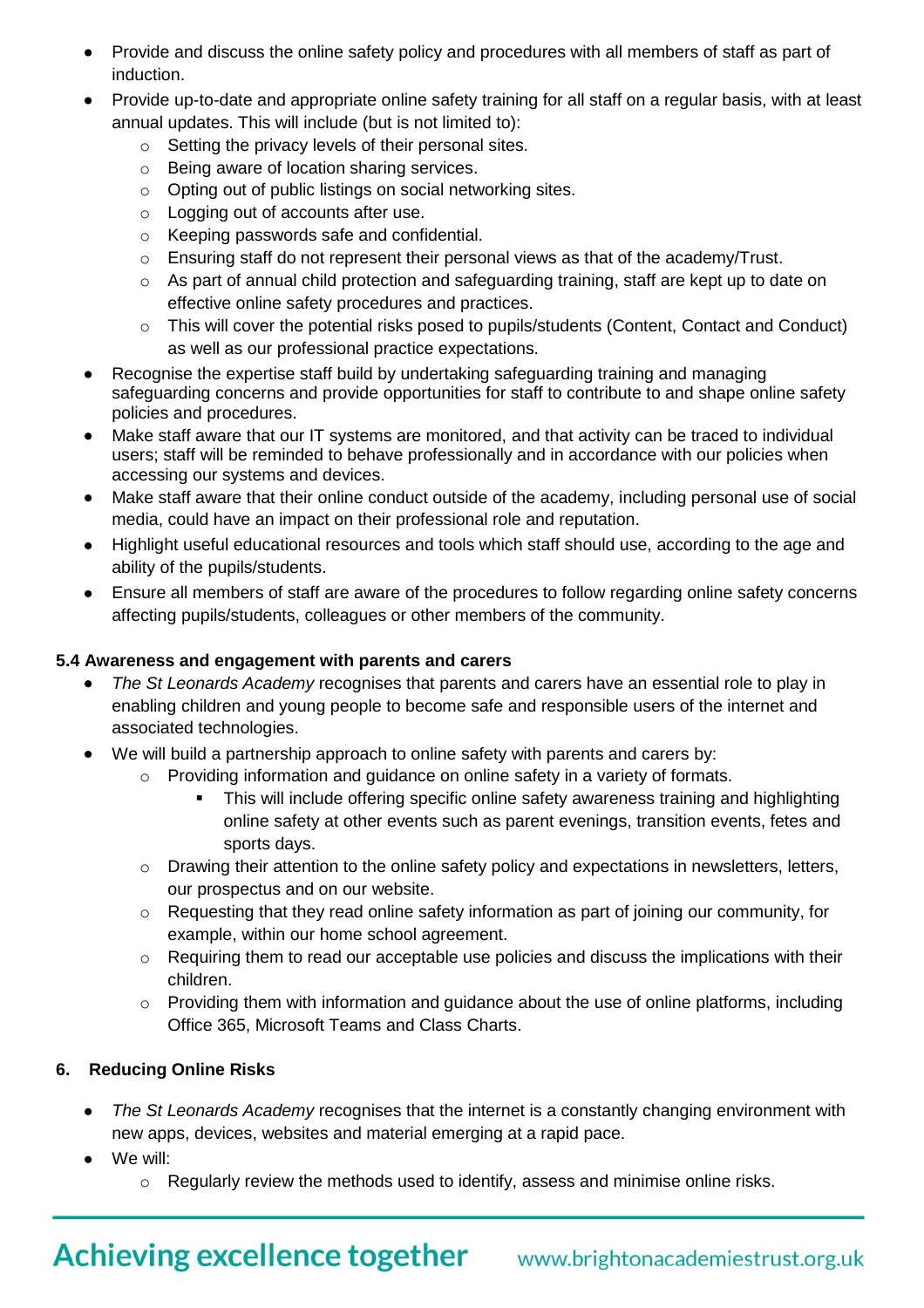- $\circ$  Examine emerging technologies for educational benefit and undertake appropriate risk assessments before use in the academy is permitted.
- $\circ$  Ensure that appropriate filtering and monitoring is in place and take all reasonable precautions to ensure that users can only access appropriate material.
- All members of the community are made aware of our expectations regarding safe and appropriate behaviour online and the importance of not posting any content, comments, images or videos which could cause harm, distress or offence to members of the community. This is clearly outlined in our acceptable use policies and highlighted through a variety of education and training approaches.
- Due to the global and connected nature of the internet, it is not possible to guarantee that unsuitable material cannot be accessed via our computers or devices.

# **7. Safer Use of Technology**

# **7.1 Classroom Use**

- *The St Leonards Academy* uses a wide range of technology. This includes access to:
	- o Computers, laptops and other digital devices
	- o Internet which may include search engines and educational websites
	- o Microsoft Office applications and Microsoft Teams
	- o Subject specific web-based applications, such as MathWatch and Seneca
	- o Email
	- o Games-based technologies, including Kahoot.
	- o Digital cameras, web cams and video cameras
- All academy owned devices will be used in accordance with our acceptable use policies and with appropriate safety and security measures in place.
	- $\circ$  Pupils are provided with secure individual usernames and password and cannot use academy owned devices without logging in with them.
	- o Access to Microsoft Office and other online platforms through these devices also requires usernames and passwords, which are maintained and monitored by the IT team.
	- o Staff will remind pupils about appropriate use of these devices and monitor their use during lessons.
	- $\circ$  Any misuse of these devices or platforms will be reported to the DSL and IT team.
- Members of staff will always evaluate websites, tools and apps fully before use in the classroom or recommending for use at home.
- The academy will use age appropriate search tools following an informed risk assessment, to identify which tool best suits the needs of our community.
- We will ensure that the use of internet-derived materials, by staff and pupils/students complies with copyright law and acknowledge the source of information.
- Supervision of pupils/students will be appropriate to their age and ability.
	- o **Key Stage 3, 4**
		- Pupils/students will be appropriately supervised when using technology, according to their ability and understanding.

# **7.2 Managing Internet Access**

- We will maintain a written record of users who are granted access to our devices and systems.
- All staff, pupils/students and visitors will read an acceptable use policy before being given access to our computer system, IT resources or internet.

# **7.3 Filtering and Monitoring**

# **7.3.1 Decision Making**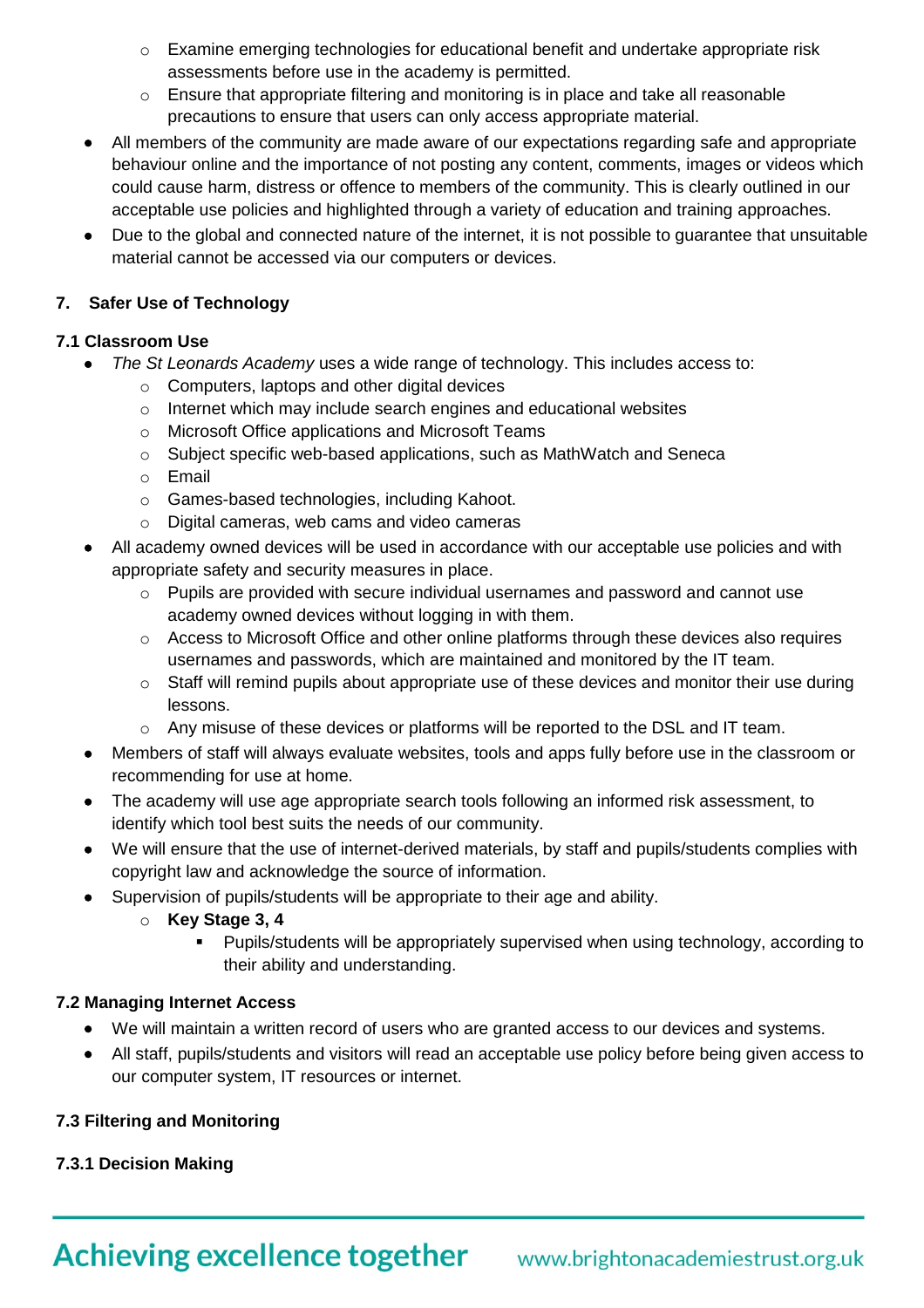- The University of Brighton Academies Trust have ensured that our academy has age and ability appropriate filtering and monitoring in place, to limit learner's exposure to online risks.
- The Trust is aware of the need to prevent "over blocking", as that may unreasonably restrict what can be taught, with regards to online activities and safeguarding.
- The decision regarding filtering and monitoring has been informed by a risk assessment, considering our specific needs and circumstances.
- Changes to the filtering and monitoring approach will be risk assessed by staff with educational and technical experience and, where appropriate, with consent from the leadership team; all changes to the filtering policy are logged and recorded.
- The Trust ICT Team will ensure that regular checks are made to ensure that the filtering and monitoring methods are effective and appropriate.
- All members of staff are aware that they cannot rely on filtering and monitoring alone to safeguard pupils/students; effective classroom management and regular education about safe and responsible use is essential.

# **7.3.2 Filtering**

- Education broadband connectivity is provided through Schools Broadband.
- We use Smoothwall which blocks sites which can be categorised as: pornography, racial hatred, extremism, gaming and sites of an illegal nature.
- The filtering system blocks all sites on the [Internet Watch Foundation](https://www.iwf.org.uk/) (IWF) list.
- The Trust ICT Team works with Smoothwall to ensure that our filtering policy is continually reviewed.
- If pupils/students discover unsuitable sites, they will be required to:
	- o Turn their screen off and report it to a member of staff.
	- $\circ$  The member of staff will report the concern (including the URL of the site if possible) to the DSL (or deputies) and/or technical staff, including the name of the pupil, date, time and the room number.
	- o The breach will be recorded and escalated as appropriate.
	- o Parents/carers will be informed of filtering breaches involving their child.
- Any material believed to be illegal will be reported immediately to the appropriate agencies, such as the IWF, Sussex Police or CEOP.

# **7.3.3 Monitoring**

- We will appropriately monitor internet use on all academy owned or provided internet enabled devices. This is achieved by:
	- $\circ$  Staff should circulate regularly when teaching in an IT Suite or using internet connected devices in a classroom to monitor the pupils/students use of those devices.
	- o Centralised monitoring and alert systems administered by the Trust ICT Team*.*
- If a concern is identified via monitoring we will respond in line with the academy Child Protection and Safeguarding policy
- All users will be informed that use of our systems can be monitored and that all monitoring will be in line with data protection, human rights and privacy legislation.

# **7.4 Managing Personal Data Online**

- Personal data will be recorded, processed, transferred and made available online in accordance with General Data Protection Regulations and Data Protection legislation.
	- $\circ$  Full information can be found in our Data Protection policy on the [Trust website](https://www.brightonacademiestrust.org.uk/key-policies/data-protection-information)

# **7.5 Security and Management of Information Systems**

We take appropriate steps to ensure the security of our information systems, including: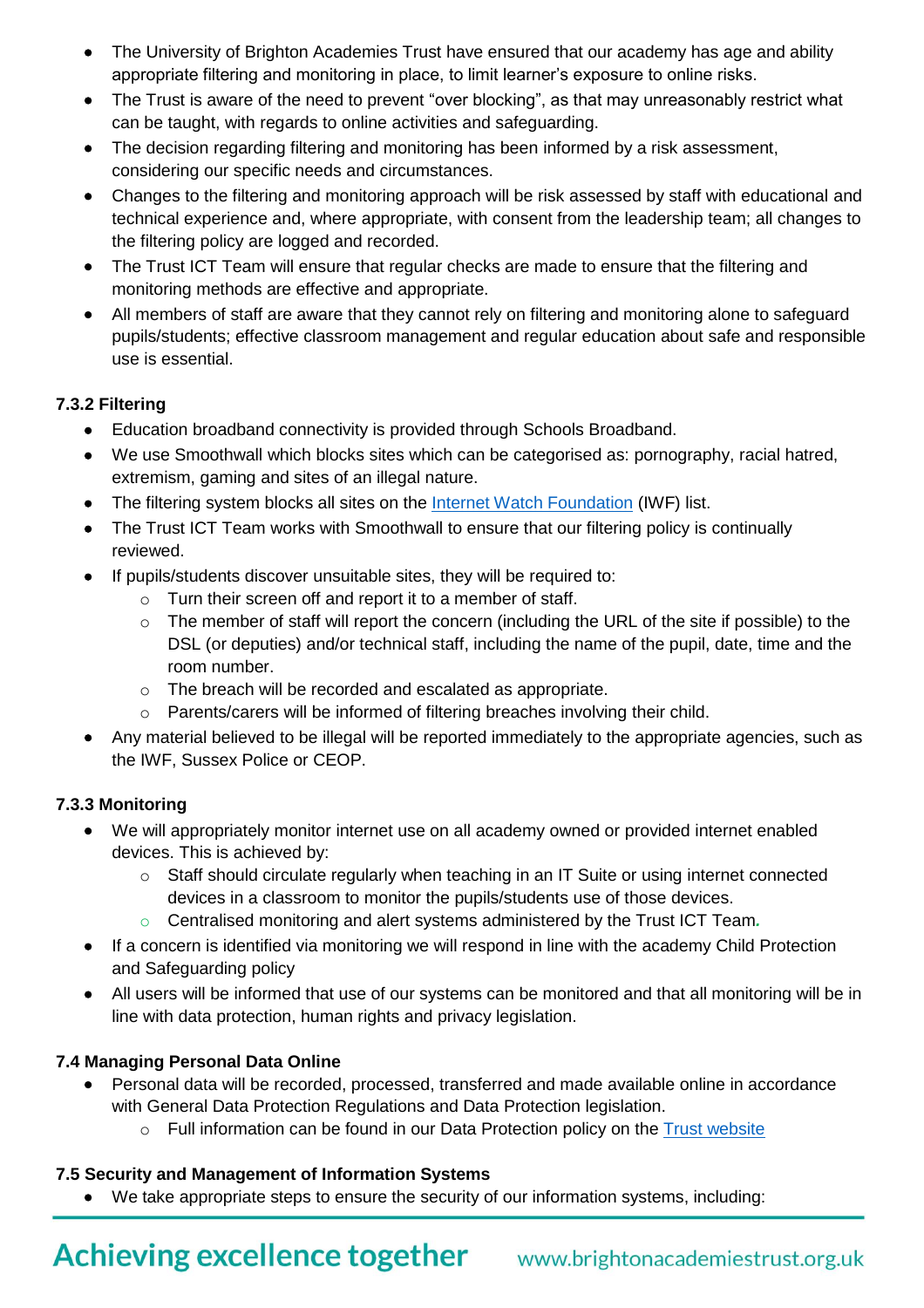- o Virus protection being updated regularly.
- $\circ$  Encryption for personal data sent over the Internet or taken off site (such as via portable media storage) or access via appropriate secure remote access systems.
- $\circ$  Not using portable media without specific permission; portable media will be checked by an anti-virus /malware scan before use.
- $\circ$  Not downloading unapproved software to work devices or opening unfamiliar email attachments.
- o Regularly checking files held on our network,
- $\circ$  The appropriate use of user logins and passwords to access our network.
	- Specific user logins and passwords will be enforced for all<sup>1</sup>
- o All users are expected to log off or lock their screens/devices if systems are unattended.
- $\circ$  Further information about technical environment safety and security can be found in Acceptable Use policies.

# **7.5.1 Password policy**

- All members of staff will have their own unique username and private passwords to access our systems; members of staff are responsible for keeping their password private.
- From year **7**, all pupils/students are provided with their own unique username and private passwords to access our systems; pupils/students are responsible for keeping their password private.
- We require all users to:
	- $\circ$  Use strong passwords for access into our system these are a minimum of 10 characters and in line with Microsoft security recommendations
	- $\circ$  Always keep their password private; users must not share it with others or leave it where others can find it.
	- o Not to login as another user at any time.

# **7.6 Managing the Safety of our Website**

- We will ensure that information posted on our website meets the requirements as identified by the Department for Education (DfE).
- We will ensure that our website complies with guidelines for publications including accessibility, data protection, respect for intellectual property rights, privacy policies and copyright.
- Staff or learner's personal information will not be published on our website; the contact details on the website will be our academy address, email and telephone number.
- The administrator account for our website will be secured with an appropriately strong password.
- We will post appropriate information about safeguarding, including online safety, on our website for members of the community.

# **7.7 Publishing Images and Videos Online**

 We will ensure that all images and videos shared online are used in accordance with the associated policies, including (but not limited to) the: Photography and image sharing policy, Data Protection policy, Acceptable Use policies, Staff Code of Conduct, Academy Behaviour and Anti-Bullying policies and Social Media policy.

# **7.8 Managing Email**

l

 Access to our email systems will always take place in accordance with data protection legislation and in line with other policies, including Acceptable Use policies and the Code of Conduct and academy behaviour policy.

 $^{\rm 1}$  this should be in place for all except Early Years and Foundation Stage children and some pupils/students with SEND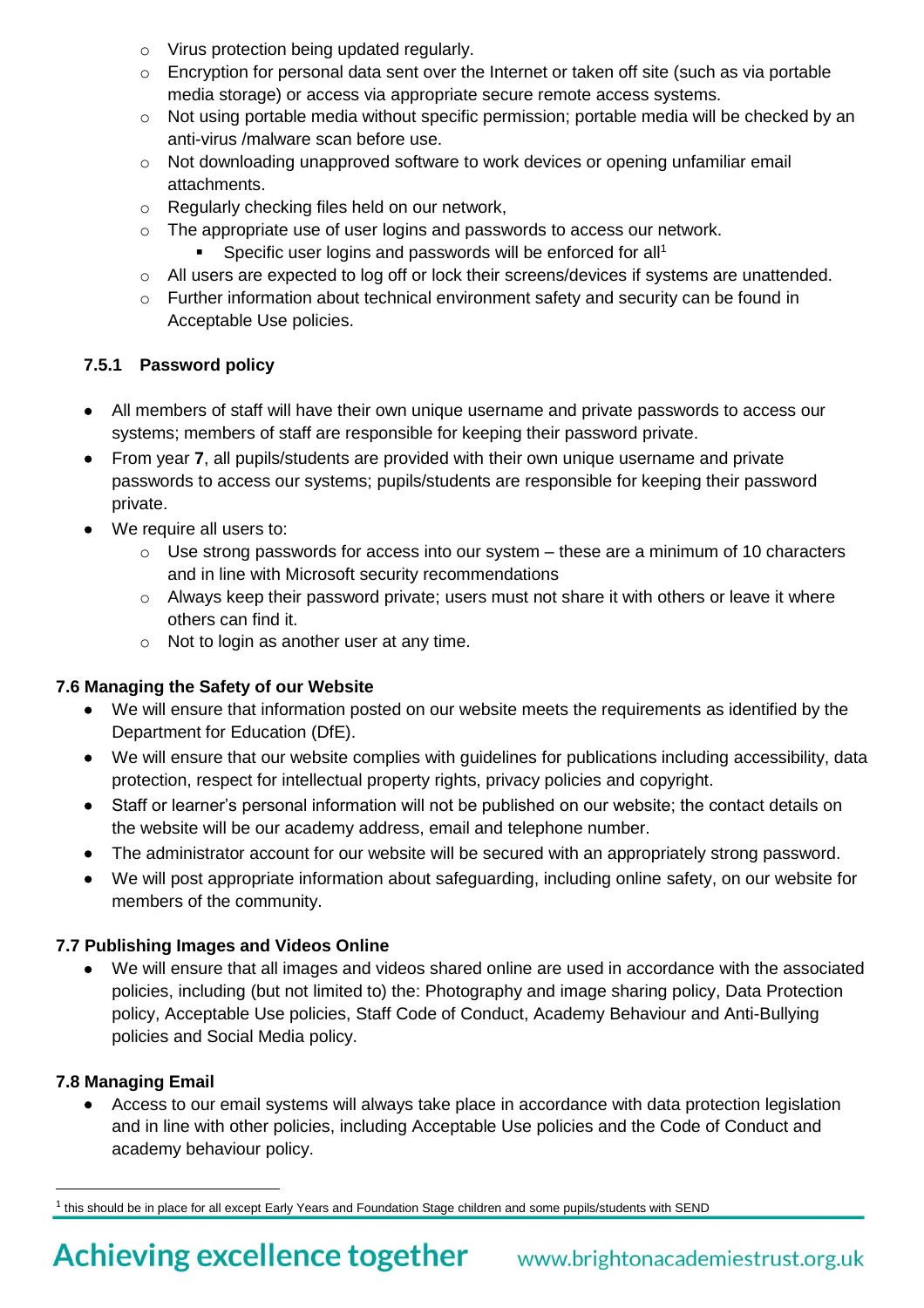- o The forwarding of any chain messages/emails is not permitted.
- o Spam or junk mail will be blocked and reported to the email provider.
- o Any electronic communication which contains sensitive or personal information will only be sent using secure and encrypted email.
- Members of the community will immediately inform Katie Jackson (DSL) if they receive offensive communication, and this will be recorded in our safeguarding files/records.
- Excessive social email use can interfere with teaching and learning and will be restricted; access to external personal email accounts may be blocked on site.
- We will have a dedicated email for reporting wellbeing and pastoral issues. This inbox will be managed by designated member of the safeguarding and child protection team.

# **7.8.1 Staff email**

- The use of personal email addresses by staff for any official academy business is not permitted.  $\circ$  All members of staff are provided with an email address to use for all official communication.
- Members of staff are encouraged to have an appropriate work life balance when responding to email, especially if communication is taking place between staff, pupils/students and parents.

# **7.8.2 Pupil/student email**

- Pupils/students will use provided email accounts for educational purposes.
- Pupils/students will sign an acceptable use policy and will receive education regarding safe and appropriate email etiquette before access is permitted.

# **7.9 Live Stream Lessons for Remote Learning**

- Live stream is a somewhat broad term and, in some cases, can refer to a platform where the teacher and the children are all linked into a video call/conference and see one another. In other cases, it may refer to a live broadcast, where only the teacher, or whoever is providing the content, is visible and the children are viewing the content, without being seen themselves. In the latter example, although not linked into the broadcast with their images, the children may be able to interact through a live chat function and it is this type of platform that will be used in the academy.
- When planning the use of live stream platforms within remote learning our academy will:
	- o Consider whether the technology is available to children/families and make alternative arrangements for provision where necessary.
	- o Ensure that staff are trained to use the technology.
	- o Ensure that children's behaviour/interactions are managed in line with the expectations of the school behaviour policy.
	- $\circ$  Risk assess the platform being used and consider whether there are functions, such as live chat, pupil's use of video camera, or the recording of the session, which need to be disabled or which require further measures to support their appropriate use.

Protocols for the use of live streaming is included as **Annexes A and B**.

# **7.10 Management of Learning Platforms**

- *The St Leonards Academy* uses Microsoft Teams as its official learning platform.
- Leaders and staff will regularly monitor the usage of the Learning Platform (LP), including message/communication tools and publishing facilities.
- Only current members of staff, pupils/students and parents will have access to the LP.
- When staff and/or pupils/students leave the academy, their account will be disabled or transferred to their new establishment.
- Pupils/students and staff will be advised about acceptable conduct and use when using the LP.
- All users will be mindful of copyright and will only upload appropriate content onto the LP.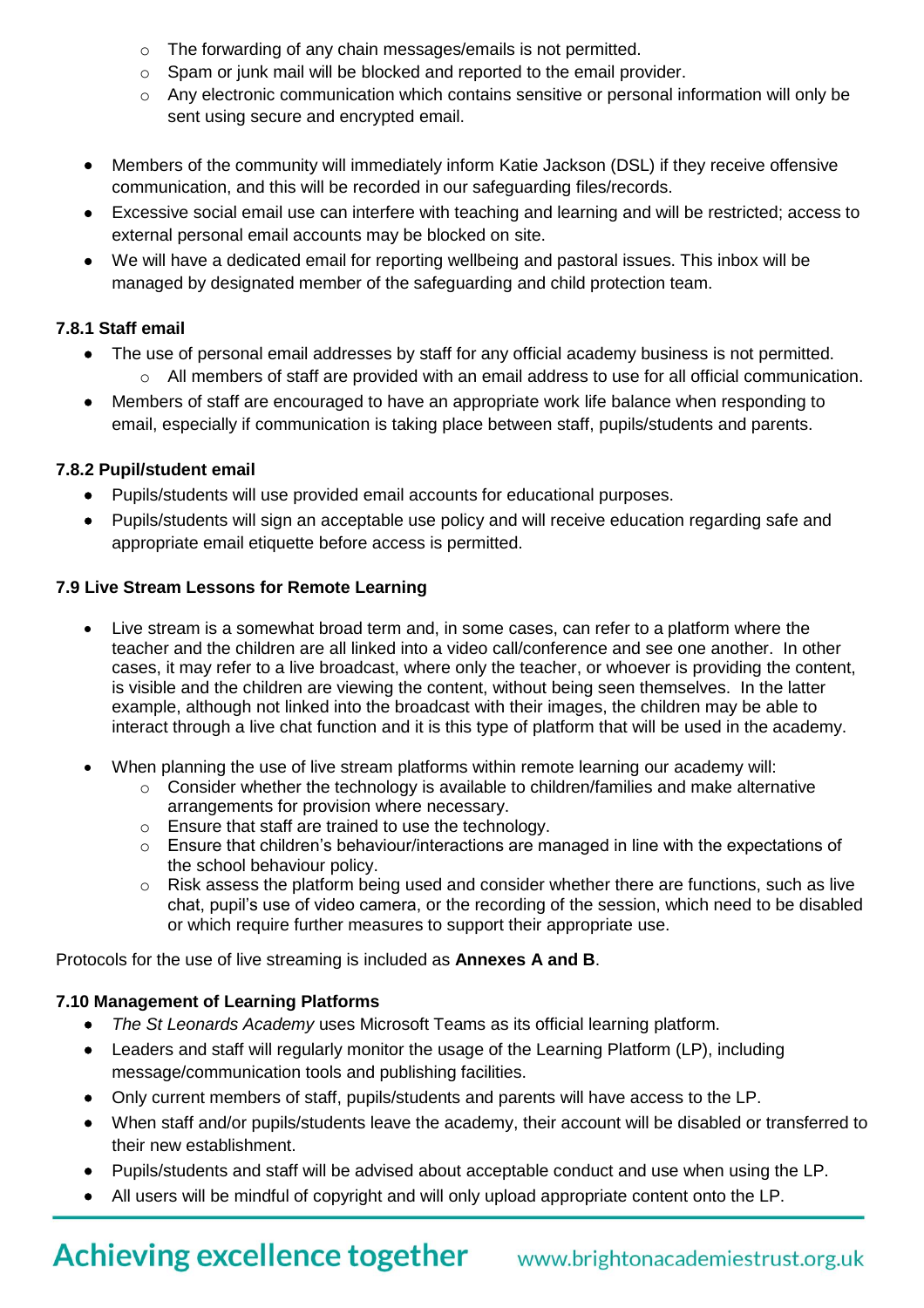- Any concerns about content on the LP will be recorded and dealt with in the following ways:
	- o The user will be asked to remove any material deemed to be inappropriate or offensive.
	- $\circ$  If the user does not comply, the material will be removed by the site administrator.
	- o Access to the LP for the user may be suspended.
	- $\circ$  The user will need to discuss the issues with a member of leadership before reinstatement.
	- o A learner's parents/carers may be informed.
	- $\circ$  If the content is illegal, we will respond in line with existing child protection procedures.
- Pupils/students may require editorial approval from a member of staff. This may be given to the learner to fulfil a specific aim and may have a limited time frame.
- A visitor may be invited onto the LP by a member of the leadership; in this instance, there may be an agreed focus or a limited time slot.

# **7.11 Management of Applications (apps) used to Record Children's Progress**

- We use SIMS and 4Matrix to track pupils/students' progress and share appropriate information with parents and carers.
- The Principal is ultimately responsible for the security of any data or images held of children. As such, they will ensure that the use of tracking systems is appropriately risk assessed prior to use, and that they are used in accordance with data protection legislation, including the General Data Protection Regulations (GDPR) and Data Protection legislation.
- To safeguard learner's data:
	- $\circ$  Only learner issued devices will be used for apps that record and store pupils/students' personal details, attainment or photographs.
	- $\circ$  Personal staff mobile phones or devices will not be used to access or upload content to any apps which record and store pupils/students' personal details, attainment or images.
	- $\circ$  Devices will be appropriately encrypted if taken off site, to reduce the risk of a data security breach, in the event of loss or theft.
	- $\circ$  All users will be advised regarding safety measures, such as using strong passwords and logging out of systems.
	- o Parents and carers will be informed of the expectations regarding safe and appropriate use, prior to being given access; for example, not sharing passwords or images.

# **8. Social Media**

Detailed information regarding the use of Social Media can be found in Acceptable Use policies, Staff Code of Conduct and the Social Media policy

# **9. Use of Personal Devices and Mobile Phones**

 *The St Leonards Academy* recognises that personal communication through mobile technologies is an accepted part of everyday life for pupils, staff and parents/carers, but technologies need to be used safely and appropriately within the academy.

# **9.1 Expectations**

- All use of personal devices (including but not limited to; tablets, games consoles and 'smart' watches) and mobile phones will take place in accordance with the law and other appropriate policies, such as anti-bullying, behaviour and child protection.
- Electronic devices of any kind that are brought onto site are the responsibility of the user.
	- o All members of *The St Leonards Academy* community are advised to take steps to protect their mobile phones or devices from loss, theft or damage; we accept no responsibility for the loss, theft or damage of such items on our premises.
	- o All members of *The St Leonards Academy* community are advised to use passwords/pin numbers to ensure that unauthorised calls or actions cannot be made on their phones or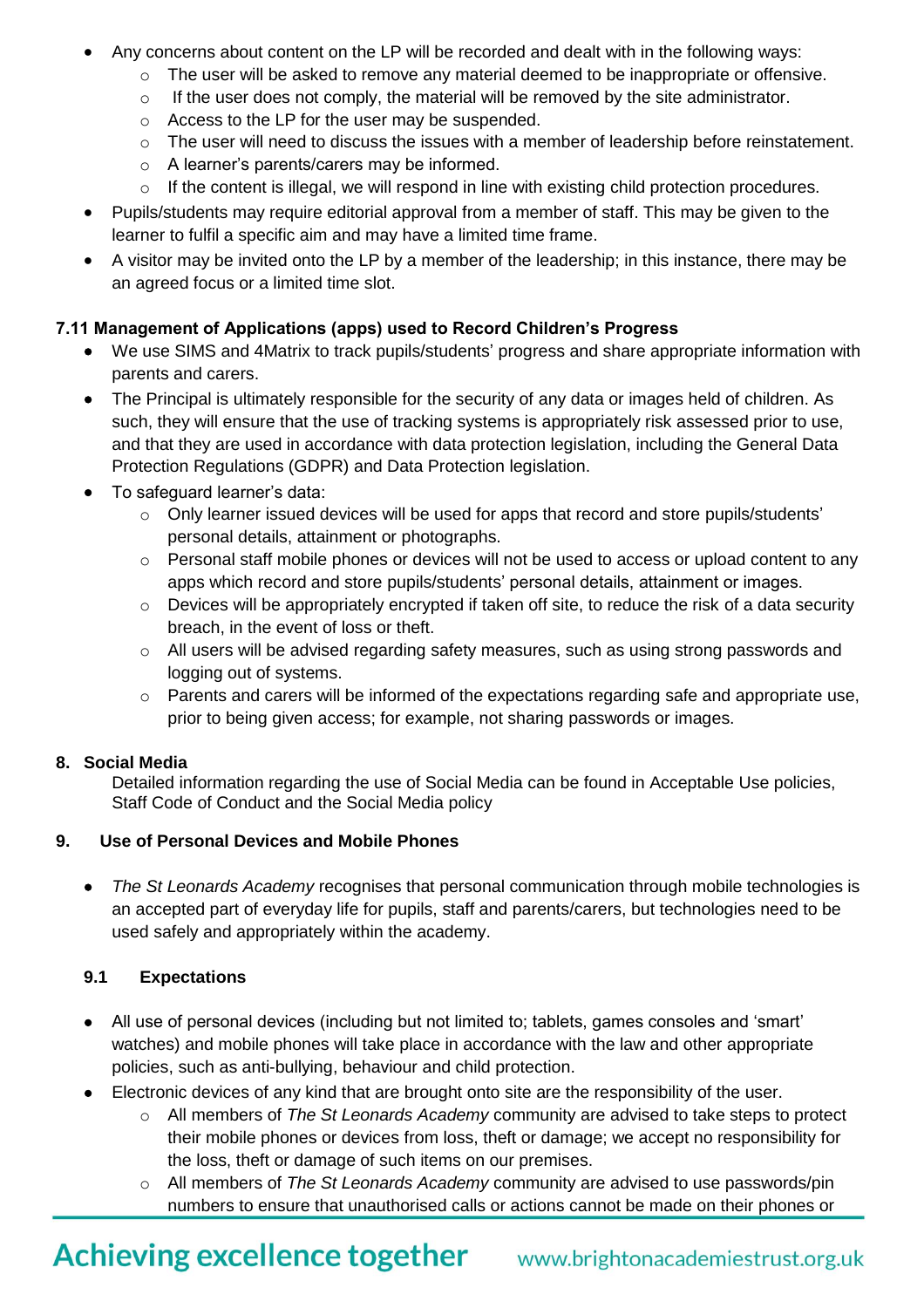devices; passwords and pin numbers should be kept confidential and mobile phones and personal devices should not be shared.

- Mobile phones and personal devices are not permitted to be used in specific areas within the site such as classrooms, toilets and changing rooms. They should only used by pupils/students at break times in designated areas.
- The sending of abusive or inappropriate messages or content via mobile phones or personal devices is forbidden by any member of the community; any breaches will be dealt with as part of our behaviour policy.
- All members of *The St Leonards Academy* community are advised to ensure that their mobile phones and personal devices do not contain any content which may be offensive, derogatory or would otherwise contravene our behaviour or child protection policies.
- Further information on the use of personal devices is available in Acceptable Use policies, the Academy behaviour policy and the Staff Code of Conduct.

# **9.5 Officially provided mobile phones and devices**

- Members of staff will be issued with a work phone number and email address, where contact with pupils/students or parents/ carers is required.
- Academy mobile phones and devices will be suitably protected via a passcode/password/pin and must only be accessed or used by members of staff.
- Academy mobile phones and devices will always be used in accordance with the acceptable use policy and other relevant policies, including safeguarding and child protection.
- Academy mobile phones will be provided for trips and the number provided to parents in case of emergencies.

# **10. Responding to Online Safety Incidents and Concerns**

 All members of the community will be made aware of the reporting procedure for online safety concerns, including, but not limited to, breaches of filtering, youth produced sexual imagery (sexting), cyberbullying and illegal content. Detailed information can be found in the Academy Child Protection and safeguarding policy and procedure.

# **11.Useful Links**

# **Pan-Sussex Safeguarding Children Partnership**

www[.sussexchildprotection.procedures.org.uk/](https://sussexchildprotection.procedures.org.uk/)

# **Sussex Police:**

# [www.sussex.police.uk](http://www.sussex.police.uk/)

For non-urgent Police contact 101 or 01273 470101 If you think the child is in immediate danger, you should call the police on 999.

# **National Links and Resources for Educational settings**

- CEOP:
	- o [www.thinkuknow.co.uk](http://www.thinkuknow.co.uk/)
	- o [www.ceop.police.uk](http://www.ceop.police.uk/)
- Childnet: [www.childnet.com](http://www.childnet.com/)
- Internet Matters: [www.internetmatters.org](http://www.internetmatters.org/)
- Internet Watch Foundation (IWF): [www.iwf.org.uk](http://www.iwf.org.uk/)
- Lucy Faithfull Foundation: [www.lucyfaithfull.org](http://www.lucyfaithfull.org/)
- NSPCC: [www.nspcc.org.uk/onlinesafety](http://www.nspcc.org.uk/onlinesafety)
	- o ChildLine: [www.childline.org.uk](http://www.childline.org.uk/)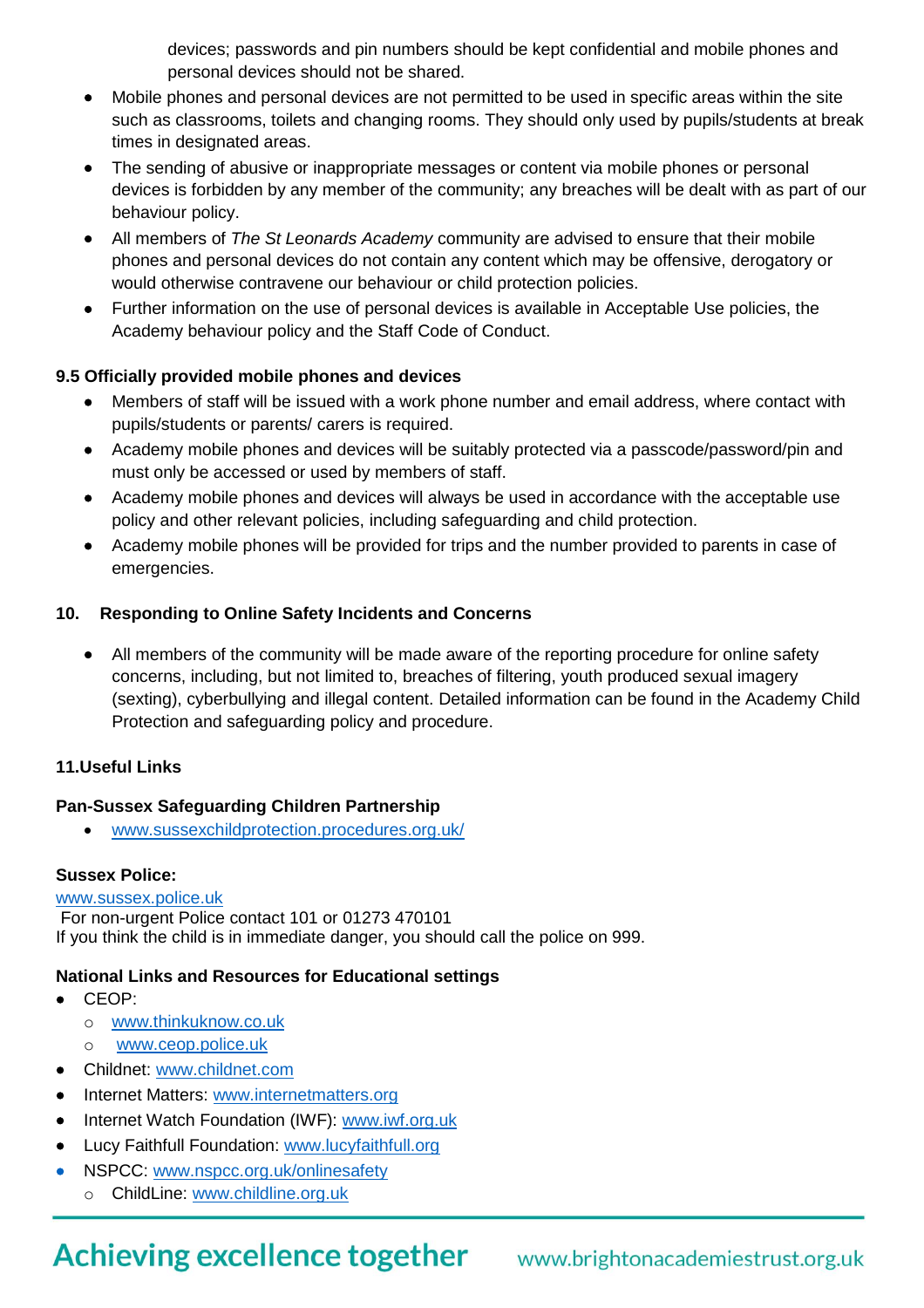- o Net Aware: [www.net-aware.org.uk](http://www.net-aware.org.uk/)
- The Marie Collins Foundation: [www.mariecollinsfoundation.org.uk](http://www.mariecollinsfoundation.org.uk/)
- UK Safer Internet Centre: [www.saferinternet.org.uk](http://www.saferinternet.org.uk/)
	- o Professional Online Safety Helpline: [www.saferinternet.org.uk/about/helpline](http://www.saferinternet.org.uk/about/helpline)
- 360 Safe Self-Review tool for schools: [www.360safe.org.uk](http://www.360safe.org.uk/)

# **National Links and Resources for Parents/Carers**

- Action Fraud: [www.actionfraud.police.uk](http://www.actionfraud.police.uk/)
- CEOP:
	- o [www.thinkuknow.co.uk](http://www.thinkuknow.co.uk/)
	- o [www.ceop.police.uk](http://www.ceop.police.uk/)
- Childnet: [www.childnet.com](http://www.childnet.com/)
- Get Safe Online: [www.getsafeonline.org](http://www.getsafeonline.org/)
- Internet Matters: [www.internetmatters.org](http://www.internetmatters.org/)
- Internet Watch Foundation (IWF): [www.iwf.org.uk](http://www.iwf.org.uk/)
- Lucy Faithfull Foundation: [www.lucyfaithfull.org](http://www.lucyfaithfull.org/)
	- NSPCC: [www.nspcc.org.uk/onlinesafety](http://www.nspcc.org.uk/onlinesafety)
	- o ChildLine: [www.childline.org.uk](http://www.childline.org.uk/)
	- o Net Aware: [www.net-aware.org.uk](http://www.net-aware.org.uk/)
- The Marie Collins Foundation: [www.mariecollinsfoundation.org.uk](http://www.mariecollinsfoundation.org.uk/)
- UK Safer Internet Centre: [www.saferinternet.org.uk](http://www.saferinternet.org.uk/)

There is a wealth of information available to support schools and parents/carers to keep children safe online. See Keeping Children Safe in Education 2020 (Annex C) for more resources.

### **12. Policy status and review**

| Written by:         | Head of Governance and Admissions               |
|---------------------|-------------------------------------------------|
| Owner:              | <b>Executive Director of School Improvement</b> |
| <b>Status:</b>      | Approved                                        |
| Approval date:      | UoBAT – Board of Directors 10/12/15             |
|                     | HAT - Board of Directors 17/12/15               |
|                     | Merger editorial changes 1 September 2017       |
|                     | Chair of EAS - 23-09-2020                       |
| <b>Review Date:</b> | Annually                                        |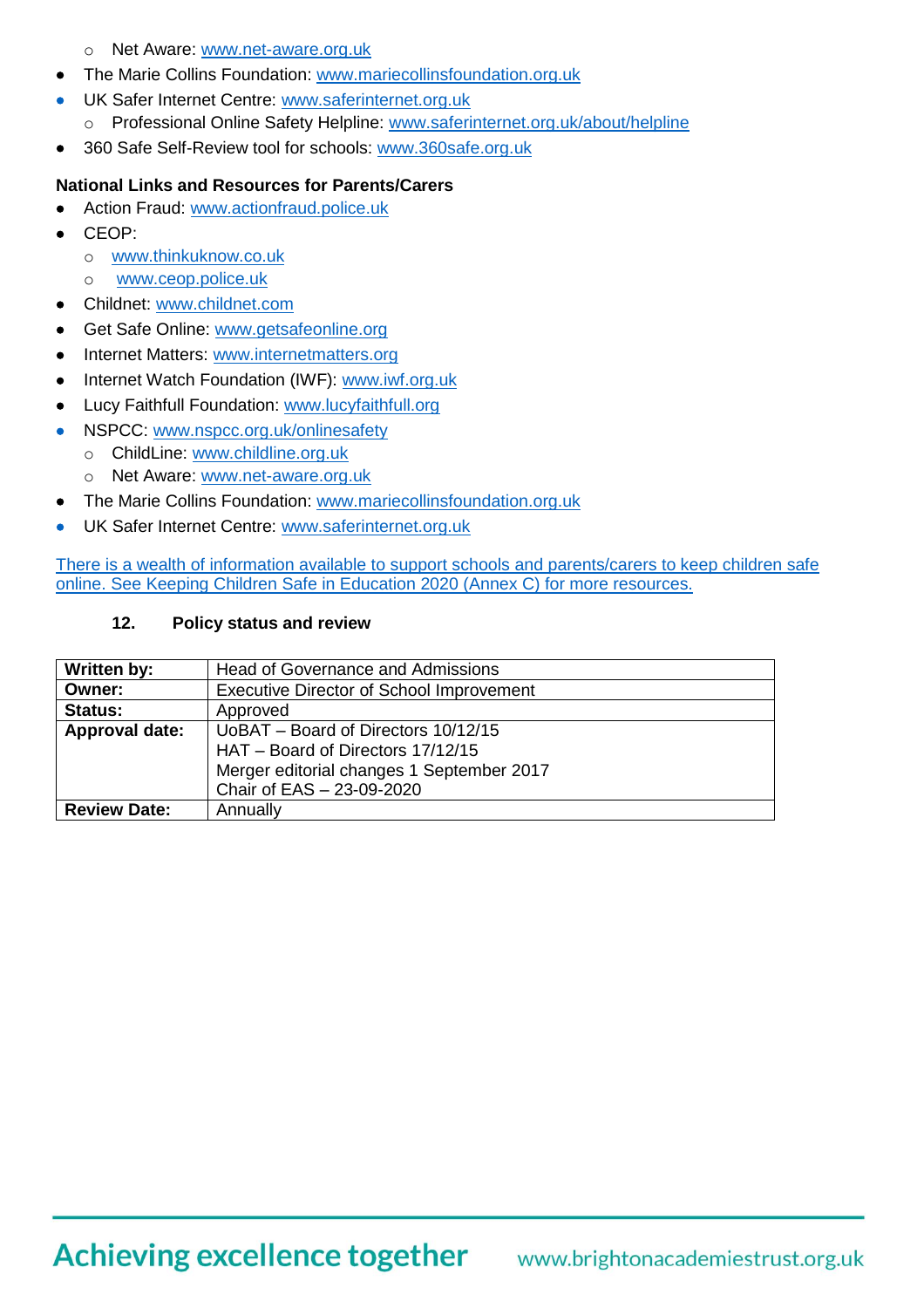# **Annex A**

# **Using Office 365 for remote learning**

 **Guidance for Parents and Pupils** 

#### Dear parent/carer,

In response to COVID-19 and the possible local or national lockdowns, school closures or the need for isolation, the academy will continue to provide education. This may include remote streamed live lessons.

This use of technology is an important new development, and something we're really excited about. It means we can be confident teaching and learning can continue in an engaging way, and we hope act to minimise the educational impact of any further Covid-19 measures.

This new way of working will require all staff and pupils to think carefully about how they interact with one another virtually, in order to make sure learning is as safe and effective as it can be. In order to facilitate that, please find below is a list of expectations of all pupils taking part in live lessons. Please support us by ensuring that you read this guidance carefully and talk to your child about it.

- Please ensure your child joins their session in a shared space where you can monitor them. Ideally a living or dining room, they must not be joining Microsoft Teams from their bedroom.
- Please ensure your child is dressed appropriately, in clothing that may be worn on a home clothes day. No pyjamas.
- Be mindful that other pupils might see or hear anything in the background. Encourage your child to have a plain background, blur or set their background to an appropriate still picture.
- Your child may be asked to mute their microphone or turn their cameras off. This will be decided on a lesson by lesson basis; please follow the requests of the teachers.
- Your child must not instigate a call with any teachers.
- Your child is not permitted to record or screenshot sessions.
- Parents and children should not be using a student login to gain access to the contact details of teachers or other students.
- The University of Brighton Academy Trust will only use Microsoft Teams to deliver live lessons to your child.
- Pupil attendance will be recorded during these sessions.
- Parents and children must not use Microsoft Teams for anything other than the scheduled sessions/lessons. It is not to be used for any non-school related activity.
- When asked to participate via voice or text chat, your child should always use appropriate language making sure not to cause offence to others.
- Microsoft Teams is not to be used if your child wishes to 'chat' online to a friend outside of the scheduled sessions/lessons.
- Any misuse of any of our online services will be seen as a serious breach of the Academy's behaviour policy and referred directly to the Designated Safeguarding Leads, including the Principal.

If you do not consent for your child taking part in live streaming lessons, then please contact the academy immediately.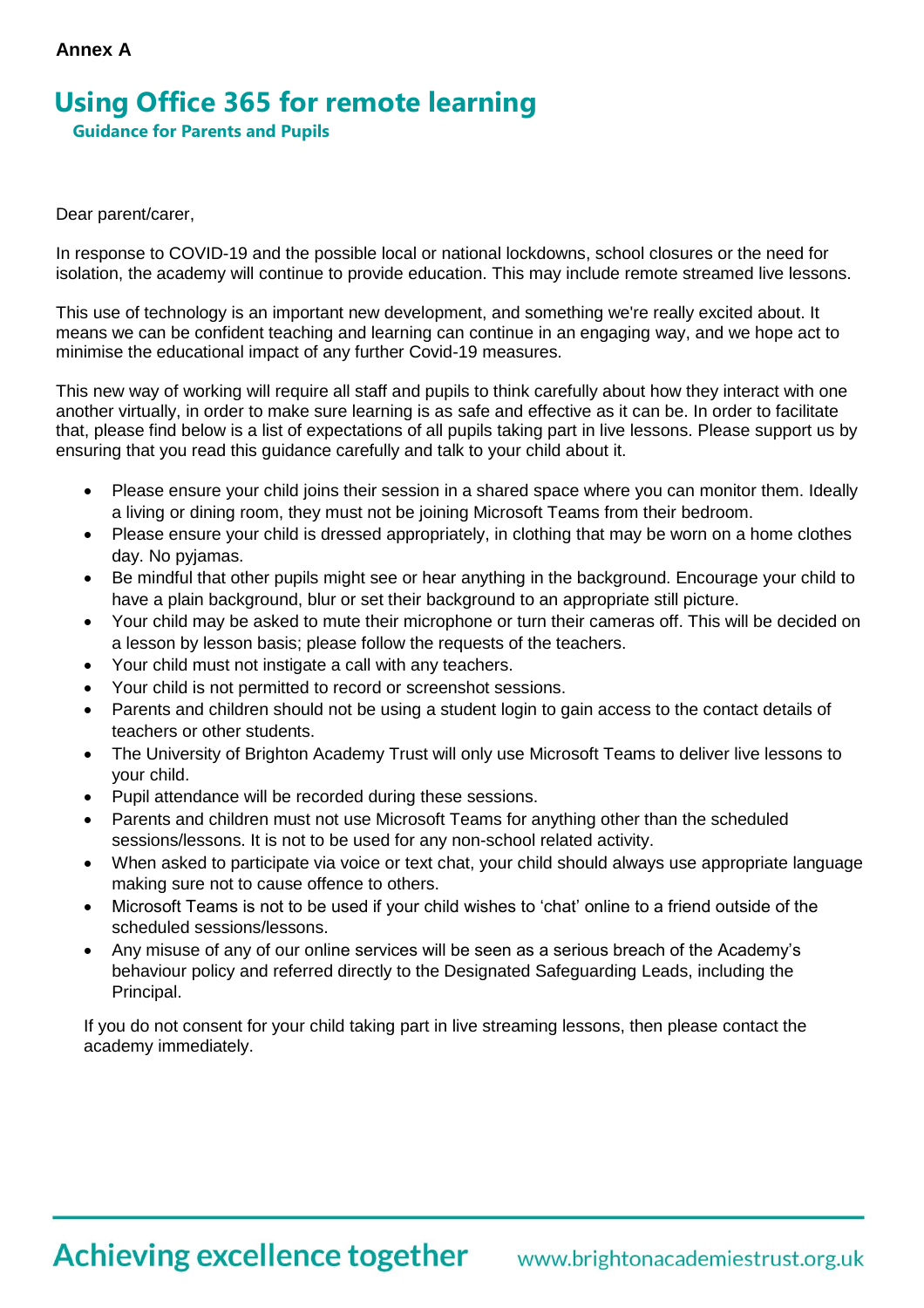# **Using Office 365 for remote learning**

**Guidance for Staff**

### 1 **Introduction**

The University of Brighton Academies Trust provides Microsoft Office 365 access for staff and pupils across all Academies. This service offers exciting opportunities for remote learning that have not been previously possible.

With opportunities there are new risks that this guide will help you manage.

The office 365 suite offers the following services: -

| Microsoft Teams - Channels and Files<br>(Video/Audio/Text Chat/Resources)            | Allows staff to setup controlled Teams<br>(groups of pupils) and collaborate in a<br>number of ways. This includes the use<br>of text chat, video and/or voice as well<br>as the sharing of resources (including<br>Word, Excel and PowerPoint |
|--------------------------------------------------------------------------------------|------------------------------------------------------------------------------------------------------------------------------------------------------------------------------------------------------------------------------------------------|
|                                                                                      | documents)                                                                                                                                                                                                                                     |
| <b>Microsoft Stream</b>                                                              | Allows staff to pre-record lesson content<br>and upload it to the Academy website or<br>share direct links to pupils to watch.                                                                                                                 |
| Microsoft Teams - assignments<br>(This currently only applies to<br>secondary sites) | Allows staff to set work for students to<br>complete it and send it back for marking<br>and feedback. This also includes<br>quizzes and an online gradebook.                                                                                   |

This document focuses on Microsoft Teams and sets out guidance to ensure you and your pupils remain safe whilst using the video/audio and text chat elements of this technology.

First and foremost, it is important to think of your Class Team as a traditional classroom. Any files that you upload can be viewed by all of the students. Any posts that are shared in the feed can also be viewed by all students. Therefore, do not upload or share anything that you would not normally do so in your classroom. Also, please note that Office documents will be editable by all users when you upload them. If you want to upload material that is simply for reference either set the file to 'view only' or upload a PDF version instead.

In terms of live streamed lesson:

As a staff member you can do the following easily during a session: -

- o Choose which pupils you allow to enter your Team.
- o Remove a pupil from a Team.
- o Mute one or all pupils so they cannot speak.
- o Delete unwanted posts or files that have been created by pupils.

By default, we have restricted pupils: -

- $\circ$  Students have no access to control the meeting including muting anyone other than themselves.
- $\circ$  They can post or comment within a class/meeting, but they cannot delete or edit the post or comment.
- $\circ$  Students accounts can also post comments and replies to posts in the main feed unless you have set your post to not accept replies. As above students cannot edit or delete their posts but you as the Team Owner can. Any comments or replies that do not adhere to the Academy code of conduct should be treated in the same way as they would be in a normal classroom.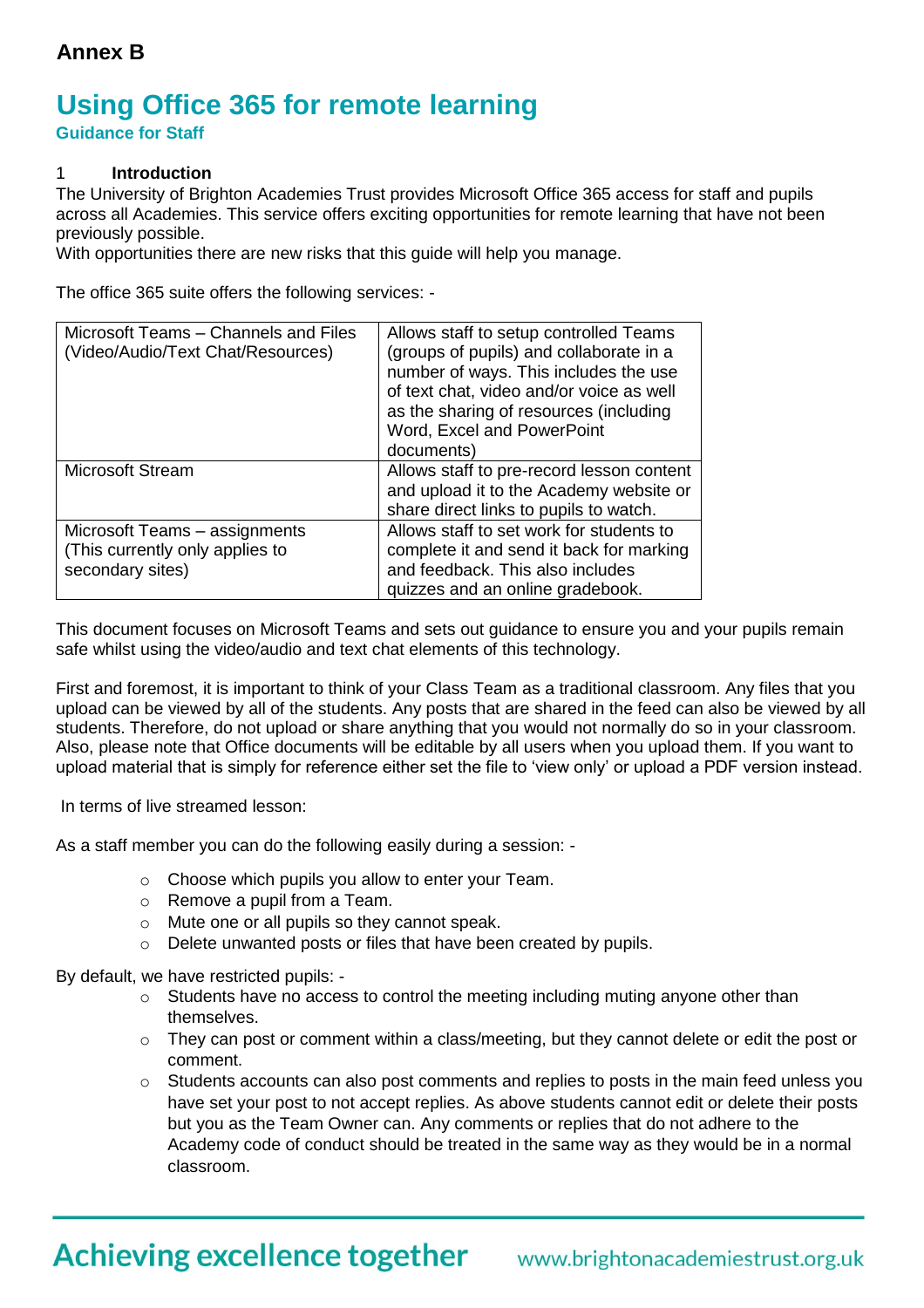$\circ$  They can upload work for assignments that you have set as the teacher. They can see their individual feedback and grades but will not see the class gradebook.

### **Full training videos can be found in ICT services on the Office 365 Intranet**

- 2 **Protocols to keep you and your pupils safe**
	- When students join a live call, they should be asked to disable their webcam and only enable it when requested by a member of staff.
	- Staff can at any point raise a request with ICT service to permanently disable individual student webcam functionality if they feel the student has abused this feature.
	- Two members of staff will be 'within the Team (in the same room at school, or if working remotely, in the video call) when conducting a live stream session with pupils. Both should be present before the pupils start to join.
	- The second member of staff is there to provide a safeguard for both the pupils and the teacher, so does not need to be a curriculum specialist.
	- The second member of staff could act additionally as technical/behaviour support, in terms of monitoring pupils' interactions and ensuring they are not using chat or other functions inappropriately.
	- The second member of staff does not need to be present for the whole remote session but does need to gauge a view of safeguarding. It is recommended that they remain in the session for a minimum of 20 minutes.
	- Sessions will be planned and scheduled for during school hours. If you need to run a session outside of normal school hours you will need to seek approval from a member of your academy leadership team.
	- Parents will be contacted to advise that the session is taking place and they and the pupil should consent to abide to an acceptable use agreement covering issues such as not recording the session and being appropriately dressed etc.
	- Only school contact numbers/emails will be used for communications and running the session i.e. staff should never issue their personal contact details.
	- The only live streaming platforms approved is Microsoft Teams from the University of Brighton Academies Trust Office 365 tenant.
	- Live streaming sessions should not be recorded.
	- Live events should not occur with other members of your household present.
	- Where inviting students as guests (via a link), ensure settings are set to 'admit from the lobby' therefore pupils cannot join without your knowledge. note - this is set by default.
	- Staff should be aware of open applications including website tabs if using the screenshare functionality.
	- Staff will dress professionally and choose a neutral background for their video stream.
	- 1:1 video call sessions to support interventions with pupils such as mental health support or counselling will only be provided where they have been risk assessed and approved by SLT.
	- Where the communication with an individual pupil does not require the confidentiality of a counselling session, there will be two adults involved; this will provide a safeguard for the adults and the pupil.
	- These two adults will either be physically in the same room, with the second member of staff being referenced to the pupil so that they are aware, or, where staff are working remotely, they will both be within the Team of the meeting.
	- In either case both adults will be present before pupils are admitted to the online session.
	- At the end of the class, a member of staff should end the meeting to ensure all pupils are removed from the call rather than hang-up.
	- Staff behaviour and language will be entirely in line with the staff code of conduct.
	- Staff should read the Using Office 365 for remote learning guidance for pupils, so you fully understand the expectations of them during a session.
	- All other school policies/practices should be followed, notably the safeguarding and pupil protection policy so should there be any welfare concerns about the pupil these should be brought to the attention of the DSL without delay.
	- In most circumstances' attendance will need to be recorded :-